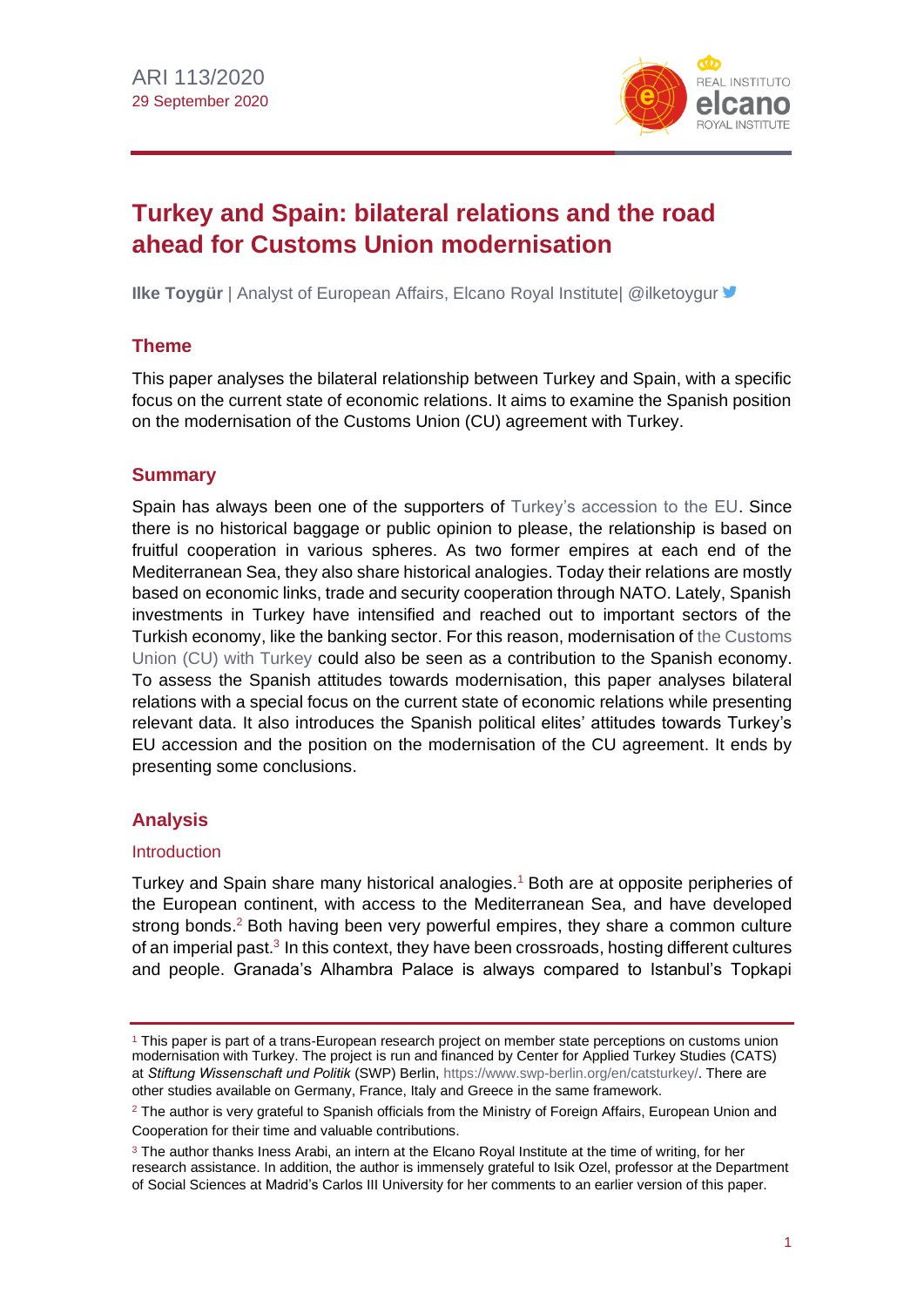Palace. Their history is not just filled with similarities though: they have also fought each other.

In addition to historical similarities, when looking at their history in the  $20<sup>th</sup>$  century, they were both agrarian economies, mostly state controlled until they decided to open up. They both experienced emigration by sending workers to other countries. They also share similarities on fighting nationalist movements within their countries (ETA and PKK) and having disputes over adjacent territories (Gibraltar and Cyprus).<sup>4</sup> These similarities have led to a mutual understanding in various dimensions.

Modern Spain, immediately after its transition to democracy and accession to the EU, has developed strong ties with its Turkish counterpart. The evolution of bilateral trade relations between the two countries has resulted from decades-long political and economic advancement. In addition to economic links and trade relations, one can also talk about security cooperation through NATO. Furthermore, there is the UN's Alliance of Civilisations,<sup>5</sup> initiated by the former Spanish Prime Minister José Luis Rodríguez Zapatero and the then Prime Minister Recep Tayyip Erdoğan.<sup>6</sup>

Even if both countries have gone through crucial changes and crises, [the COVID-19](https://especiales.realinstitutoelcano.org/coronavirus/?lang=en)  [pandemic](https://especiales.realinstitutoelcano.org/coronavirus/?lang=en) being the latest, their relationship has remained relatively stable –especially compared with Turkey's ties to some other EU members–. Given the inexistence of important bilateral crises and a public opinion to please, Spanish politicians have a privileged position when it comes to relations with Turkey.

As the EU's fourth-biggest member state when it comes to population –following Germany, France and Italy–, Spain could play a constructive role for the Union's relationship with Turkey. When it comes to foreign policy decisions, though, Spain generally follows the common position of the Union. Having said that, Spanish actors could be encouraged to lead the discussion towards a more positive course. Recently, the Spanish Minister of Foreign Affairs, EU and Cooperation, Arancha González Laya, visited Turkey to mediate the tensions in the Eastern Mediterranean, <sup>7</sup> which could be taken as an intention to play the role mentioned above.

Furthermore, the current institutional cycle in the EU gives Spanish actors a critical role to play. First and foremost, a veteran Spanish politician, Josep Borrell, is the new High Representative of the Union for Foreign Policy. He is currently the head of the Union in foreign policy –even if foreign policy is a member-state competence, the European Council could still lead the way–. In addition, Ignacio Sánchez Amor, a Spanish MEP from the Socialists and Democrats group has become the standing rapporteur on Turkey

<sup>6</sup> M. Cajal (2009), 'The Alliance of Civilisations: a Spanish view', *Insight Turkey*, vol. 11, nr 3, p. 45–55.

<sup>7</sup> Andres Mourenza wrote a detailed article for *El País* about the efforts of Spain in mediating: [https://elpais.com/internacional/2020-08-04/alemania-y-espana-median-para-reducir-la-tension-en-el](https://elpais.com/internacional/2020-08-04/alemania-y-espana-median-para-reducir-la-tension-en-el-mediterraneo-oriental.html)[mediterraneo-oriental.html.](https://elpais.com/internacional/2020-08-04/alemania-y-espana-median-para-reducir-la-tension-en-el-mediterraneo-oriental.html)

<sup>4</sup> W. Chislett (2009), 'Spain and Turkey: A Budding Relation', ARI, nr 63/2009, Elcano Royal Institute, [http://www.realinstitutoelcano.org/wps/portal/rielcano\\_en/contenido?WCM\\_GLOBAL\\_CONTEXT=/elcano/e](http://www.realinstitutoelcano.org/wps/portal/rielcano_en/contenido?WCM_GLOBAL_CONTEXT=/elcano/elcano_in/zonas_in/ari63-2009) [lcano\\_in/zonas\\_in/ari63-2009.](http://www.realinstitutoelcano.org/wps/portal/rielcano_en/contenido?WCM_GLOBAL_CONTEXT=/elcano/elcano_in/zonas_in/ari63-2009)

<sup>5</sup> For more information on the Alliance of Civilisations, its composition and projects see the official website at [https://www.unaoc.org/.](https://www.unaoc.org/)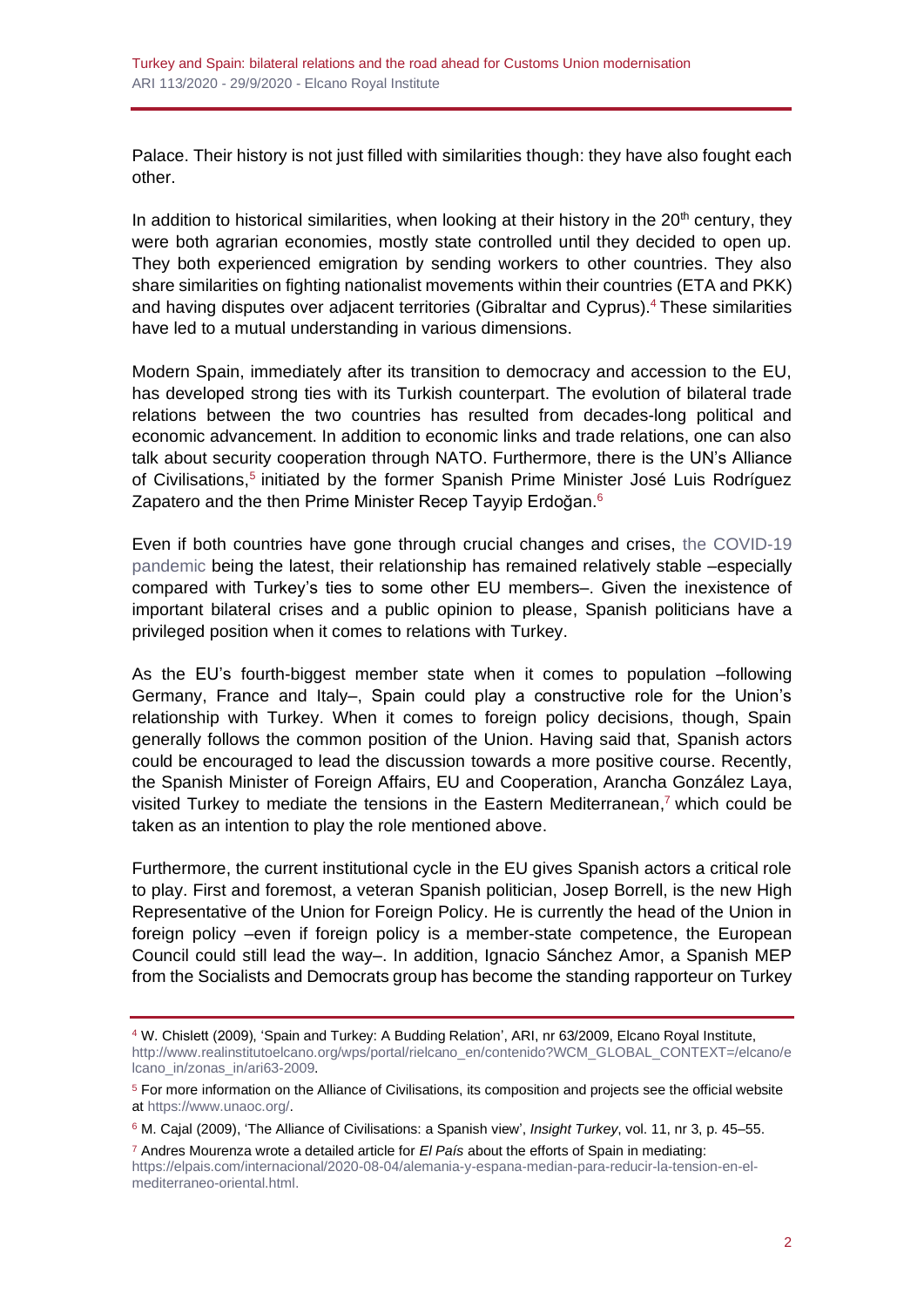in the European Parliament. Sánchez knows Turkey well, since he was an electoral observer at several Turkish elections for the OSCE Parliamentary Assembly.

In addition to these strategic posts on the European scene, Juan González Barba, who previously held the position of Spanish Ambassador to Turkey, has been appointed State Secretary for the EU. By virtue of holding these strategic posts, together with a desire to increase trade relations and functioning security cooperation, Spain could play a role when it comes to Turkish-EU relations, which is essential for modernising the Customs Union (CU). The following sections present the history of bilateral relations, looks at Spanish attitudes towards Turkey in multiple dimensions and concludes with data on and the prospects for CU modernisation.

#### A history of the bilateral relations between Spain and Turkey

The evolution of bilateral trade relations has been a result of decades-long economic and political advances in both countries. Regardless of all the crises that the countries have undergone, they have both continued investing in this relationship. Historically, Turkish-Spanish relations began with the signing of the Treaty of Peace, Friendship and Commerce in 1782. When we look at the  $20<sup>th</sup>$  century, after Spain's accession to the EU and NATO, the country's relationship with Turkey became even more structured. Traction was gained when Turgut Özal, then Prime Minister of Turkey, visited Spain in 1989. It was the first time Spain held the rotating presidency of the EU. $8$  Özal managed to gain the Spanish Prime Minister Felipe González's public support. Since then, all Prime Ministers of Spain –José María Aznar, José Luis Rodriguez Zapatero, Mariano Rajoy and lately Pedro Sánchez– have supported Turkey's integration in the Union. Spanish support for Turkish accession and friendly relations could even be considered state policy. In that regard, both the Spanish Socialist Party (PSOE) and Popular Party (PP) have converged in their position towards Turkey. In addition, they sustain this position both in government and in opposition. That is why, since the transition to democracy, the Spanish stance has remained positive towards Turkey in general and to its EU bid in particular. On some occasions, certain political parties at the fringes (mostly extreme-left parties or regional parties) voiced their concerns over Turkey's human-rights record or its attitude towards the country's minorities. However, these positions did not necessarily become official party positions and nor were they debated in elections.

José Luis Rodriguez Zapatero took the relationship one step further and co-chaired the Alliance of Civilisations in 2005 together with his Turkish counterpart, the then Prime Minister of Turkey, Recep Tayyip Erdoğan. <sup>9</sup> Spain and Turkey also initiated high-level summits –*Reuniones de Alto Nivel* (RAN)– in 2009.<sup>10</sup> These platforms were designed to

[http://www.exteriores.gob.es/Documents/FichasPais/TURQUIA\\_FICHA%20PAIS.pdf.](http://www.exteriores.gob.es/Documents/FichasPais/TURQUIA_FICHA%20PAIS.pdf)

<sup>8</sup> E. Soler i Lecha (2014), '¿Qué horizonte estratégico a 10 años para las relaciones hispano-turcas?', ARI, nr 17/2014, Elcano Royal Institute,

[http://www.realinstitutoelcano.org/wps/portal/rielcano\\_es/contenido?WCM\\_GLOBAL\\_CONTEXT=/elcano/e](http://www.realinstitutoelcano.org/wps/portal/rielcano_es/contenido?WCM_GLOBAL_CONTEXT=/elcano/elcano_es/zonas_es/politicaexteriorespanola/eee17-2014-soler-horizonte-estrategico-relaciones-hispano-turcas) [lcano\\_es/zonas\\_es/politicaexteriorespanola/eee17-2014-soler-horizonte-estrategico-relaciones-hispano](http://www.realinstitutoelcano.org/wps/portal/rielcano_es/contenido?WCM_GLOBAL_CONTEXT=/elcano/elcano_es/zonas_es/politicaexteriorespanola/eee17-2014-soler-horizonte-estrategico-relaciones-hispano-turcas)[turcas.](http://www.realinstitutoelcano.org/wps/portal/rielcano_es/contenido?WCM_GLOBAL_CONTEXT=/elcano/elcano_es/zonas_es/politicaexteriorespanola/eee17-2014-soler-horizonte-estrategico-relaciones-hispano-turcas)

<sup>9</sup> M. Cajal (2009), 'The Alliance of Civilisations: a Spanish view', *Insight Turkey*, vol. 11, nr 3, p. 45-55.

<sup>&</sup>lt;sup>10</sup> For details of the bilateral relations see Ministry of Foreign Affairs, European Union and Cooperation, Diplomatic Information Office's Turkey page,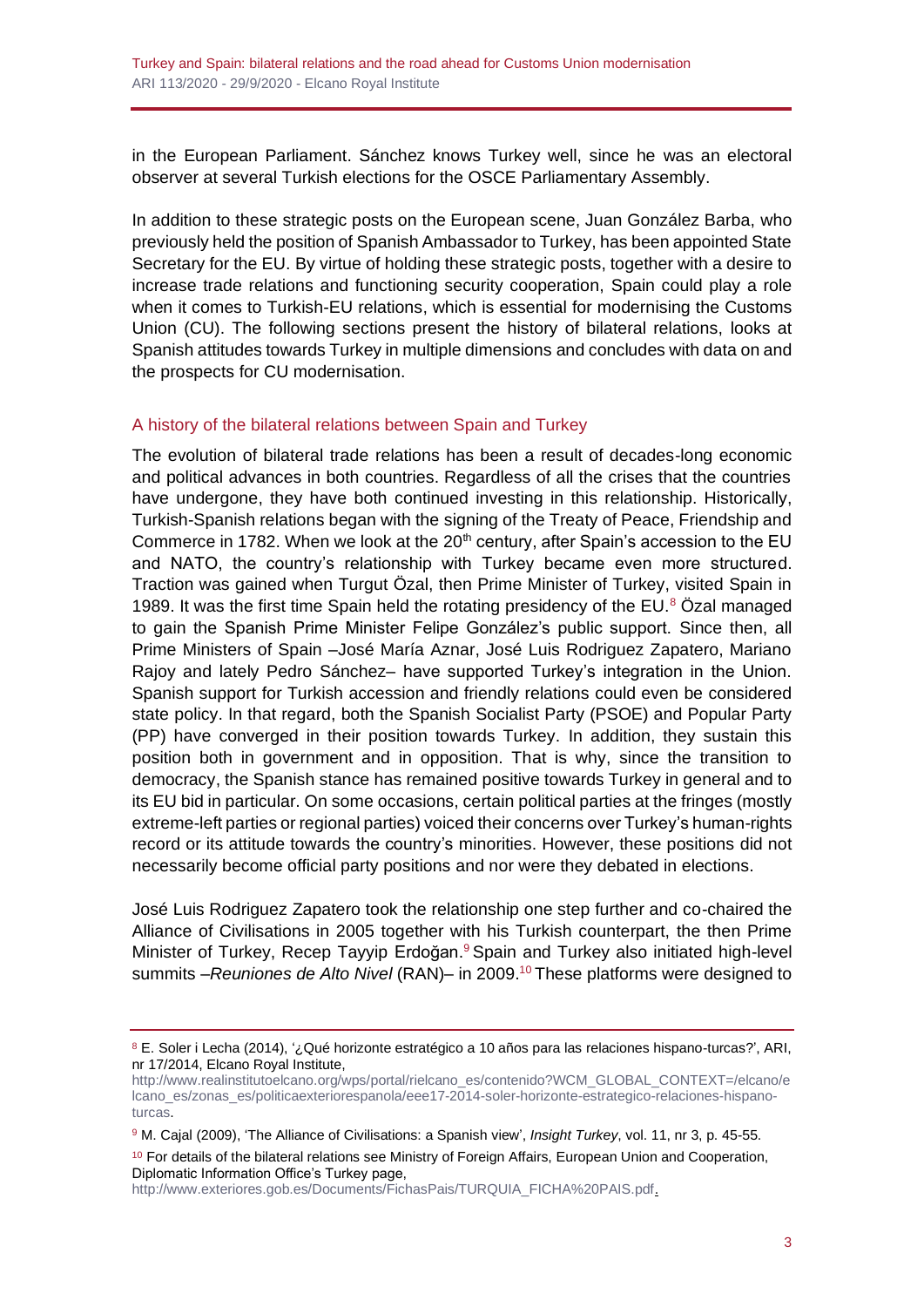increase the level of dialogue between the two countries, with Ministers of both taking part in the meetings. The sixth, and latest, took place in April 2018.<sup>11</sup>

All in all, looking from a general perspective, Turkish-Spanish relations are mostly shaped around trade, security and defence cooperation (generally in the framework of the North Atlantic Treaty Organisation, (NATO) and cooperation via the EU. Since both countries are highly integrated in the multilateral institutional structure of the West, they are members of the Council of Europe (CoE), the Organisation for Security and Cooperation in Europe (OSCE) and the World Trade Organisation (WTO). Furthermore, they are both in the Union for Mediterranean, while Spain has a role as the host of the initiative in Barcelona. Given these circumstances, Spanish attitudes towards Turkey can be better understood.

#### Spanish attitudes towards Turkey's EU accession

The EU is divided on not only Turkey's accession but even on whether accession negotiations should remain on the table. Spain, on the other hand, sees Turkey's EU membership as essential for the region's geopolitical stability.<sup>12</sup> Furthermore, Spain also sees Turkey as an important partner in security and defence, perceives the country as a geostrategic asset. <sup>13</sup> In addition, Spanish officials thought that Turkey's accession could strengthen the Mediterranean axis in the  $EU$ .<sup>14</sup> For this reason, the country would prefer Turkey closer to the Union than further away.

Both Socialists and Conservatives in Spain share common ground in supporting Turkey's EU membership. Since it has never been a major issue in public debate, it has never been a salient item during national elections. Also, there is no Turkish community or minority lobby to please or historical bilateral issues to resolve. This gives Spain a privileged position amongst the big member states of the EU. Compared with France or Germany, the relationship is less complicated. In these countries, relations with Turkey are mostly defined with a crisis discourse. This is not necessarily the case with Spain. In addition, the Spanish public is less informed on Turkey, although this has, however, been changing since the country's most prestigious newspaper, *El País*, has a very active correspondent in Istanbul.<sup>15</sup>

Even if the relationship is mostly positive and high-level dialogue is fluid, some officials from the Ministry of Foreign Affairs, the European Union and Cooperation admit to some irritants in the relationship. First and foremost, they underline Turkey's unilateral foreign policy and its involvement in various conflicts in the international arena (naming Syria,

<sup>12</sup> J. Barigazzi (2019), 'EU finds agreement on Turkey (but only just), *POLITICO*,

<sup>13</sup> Melike Janine Sökmen and Eduard Soler i Lecha wrote a country report on Spain for the FEUTURE Project that evaluates bilateral relations. See [https://feuture.uni-koeln.de/en/eu-28-country-reports/spain.](https://feuture.uni-koeln.de/en/eu-28-country-reports/spain) *<sup>14</sup> Ibid.*

<sup>15</sup> Articles by Andrés Mourenza, *El País*'s Istanbul correspondent, are available at [https://elpais.com/autor/andres-mourenza-urbina/.](https://elpais.com/autor/andres-mourenza-urbina/)

<sup>11</sup> For more information see the Prime Minister's office's website:

[https://www.lamoncloa.gob.es/presidente/actividades/Paginas/2018/230418ran\\_turquia.aspx.](https://www.lamoncloa.gob.es/presidente/actividades/Paginas/2018/230418ran_turquia.aspx)

[https://www.politico.eu/article/eu-finds-agreement-on-turkey-but-only-just-bloc-foreign-ministers-incursion](https://www.politico.eu/article/eu-finds-agreement-on-turkey-but-only-just-bloc-foreign-ministers-incursion-north-syria/)[north-syria/.](https://www.politico.eu/article/eu-finds-agreement-on-turkey-but-only-just-bloc-foreign-ministers-incursion-north-syria/)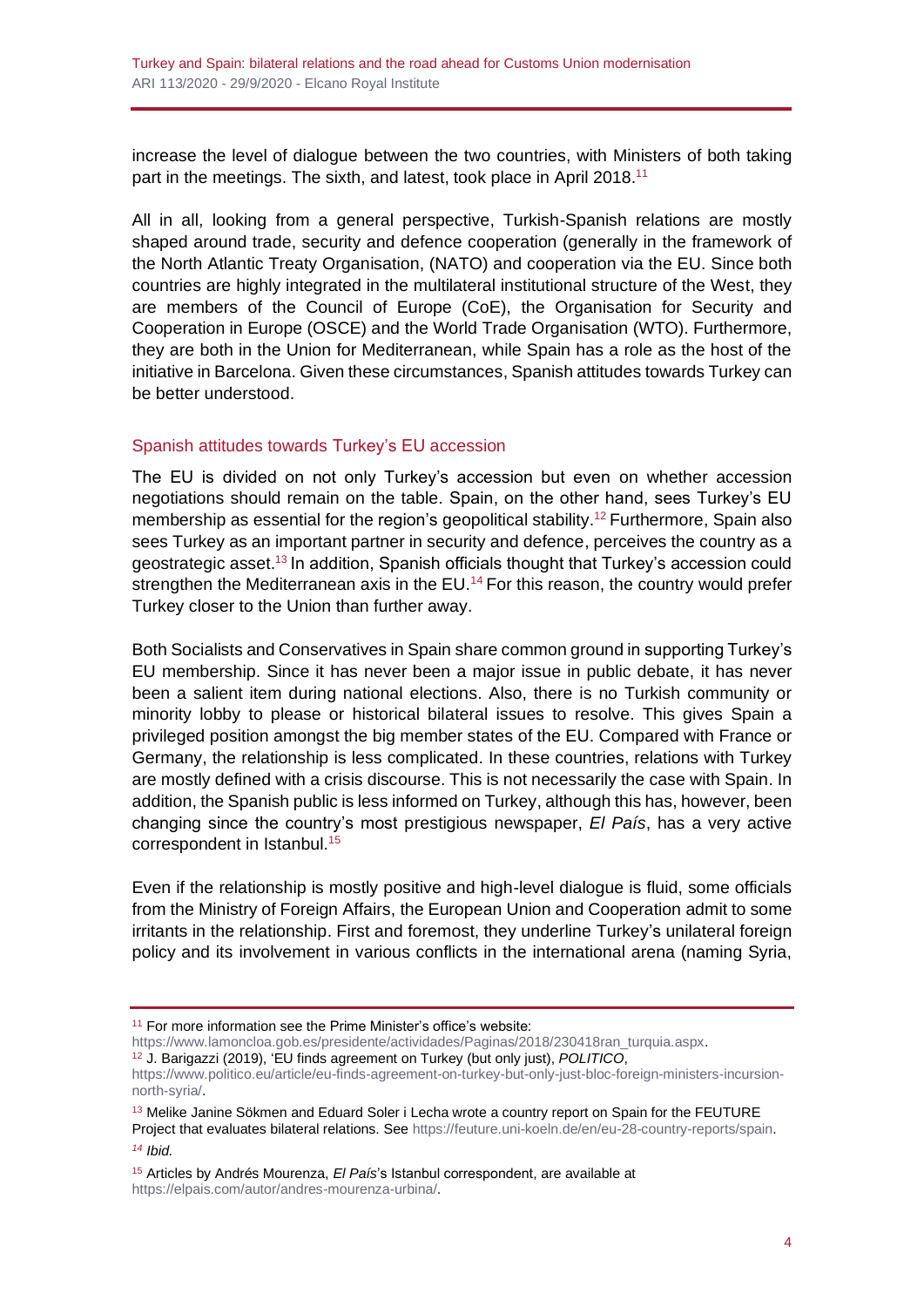Libya and the tensions in the Eastern Mediterranean). They specifically mention that conflicts with other member states like Greece and Cyprus make it too difficult for countries like Spain to defend Turkey in the EU. Even if France and Germany are the key actors to define the future of the relationship, it is essential to keep other member states in the discussion.

Spanish officials also underline that it is important not to lead to Turkey fatigue in a country like Spain. Even if the country has been supporting Turkey's EU accession and any advancement in the relationship, the continuous spiral of problems (the issue of Turkey's purchase of Russian S400 anti-missile systems were mentioned as an example here) have been very tiring for the administration. In a possible discussion on the future of Turkey-EU relations in general, the Spanish administration will still support Turkish accession, although enthusiasm is clearly lower than it was before.

## Turkey and Spain in security and defence cooperation

Spain maintains a friendly relationship with Turkey in the area of defence.<sup>16</sup> The relationship includes institutional (both bilateral and multilateral) and operational cooperation in addition to the defence industry. In this framework, the traditional facets of defence diplomacy  $17$  like meetings between army commanders take place occasionally between Spain and Turkey.<sup>18</sup> Bilateral relations are maintained between the different divisions of the army especially for information sharing –even if there is no permanent structure established as in the case of other countries–. Furthermore, there is no defence dimension in the RAN, which are organised bilaterally.

When we think about multinational cooperation, the relationship is mostly maintained through NATO. There are common training exercises in addition to operations within the NATO framework. However, Spain and Turkey have also cooperated in other international platforms such as the OSCE and the UN.<sup>19</sup>

When looking at operations, cooperation has been intense, even if it is not structured around multinational units. Turkey is an Associate Nation of the Eurocorps<sup>20</sup> while Spain is a full member and, in this framework, the two countries have coincided in joint missions. So far, the armies of Turkey and Spain have been together in Afghanistan, Bosnia Herzegovina, Lebanon, Iraq and Kosovo since 1995 in missions under the UN, NATO and the EU.

<sup>17</sup> For more details see 'Plan de Diplomacia de Defensa',

<sup>&</sup>lt;sup>16</sup> The author is immensely grateful to [Felix Arteaga,](http://www.realinstitutoelcano.org/wps/portal/rielcano_en/biography/?WCM_GLOBAL_CONTEXT=/elcanov2_en/elcanov2/analysts/felix-arteaga&allowduplicateresults=false) Senior Analyst at Elcano Royal Institute, for his support in writing this section.

[https://www.defensa.gob.es/Galerias/misiones/diplomaciaDefensadoc/DGL-110506-Plan-Diplomacia.pdf.](https://www.defensa.gob.es/Galerias/misiones/diplomaciaDefensadoc/DGL-110506-Plan-Diplomacia.pdf)

<sup>&</sup>lt;sup>18</sup> It is important to underline that these are occasional meetings, with no permanent structure such as those between Spain and the US, France or Portugal. Thus, there is cooperation, but it is not perceived to be strategic as in other countries.

<sup>&</sup>lt;sup>19</sup> The latest example of this cooperation has been the supervision of the Vienna Document in Russia by inspectors from Turkey, Spain and Lithuania in February 2018.

 $20$  Once a French-German Corps, today it is a multinational corps that works together. See [https://www.eurocorps.org/.](https://www.eurocorps.org/)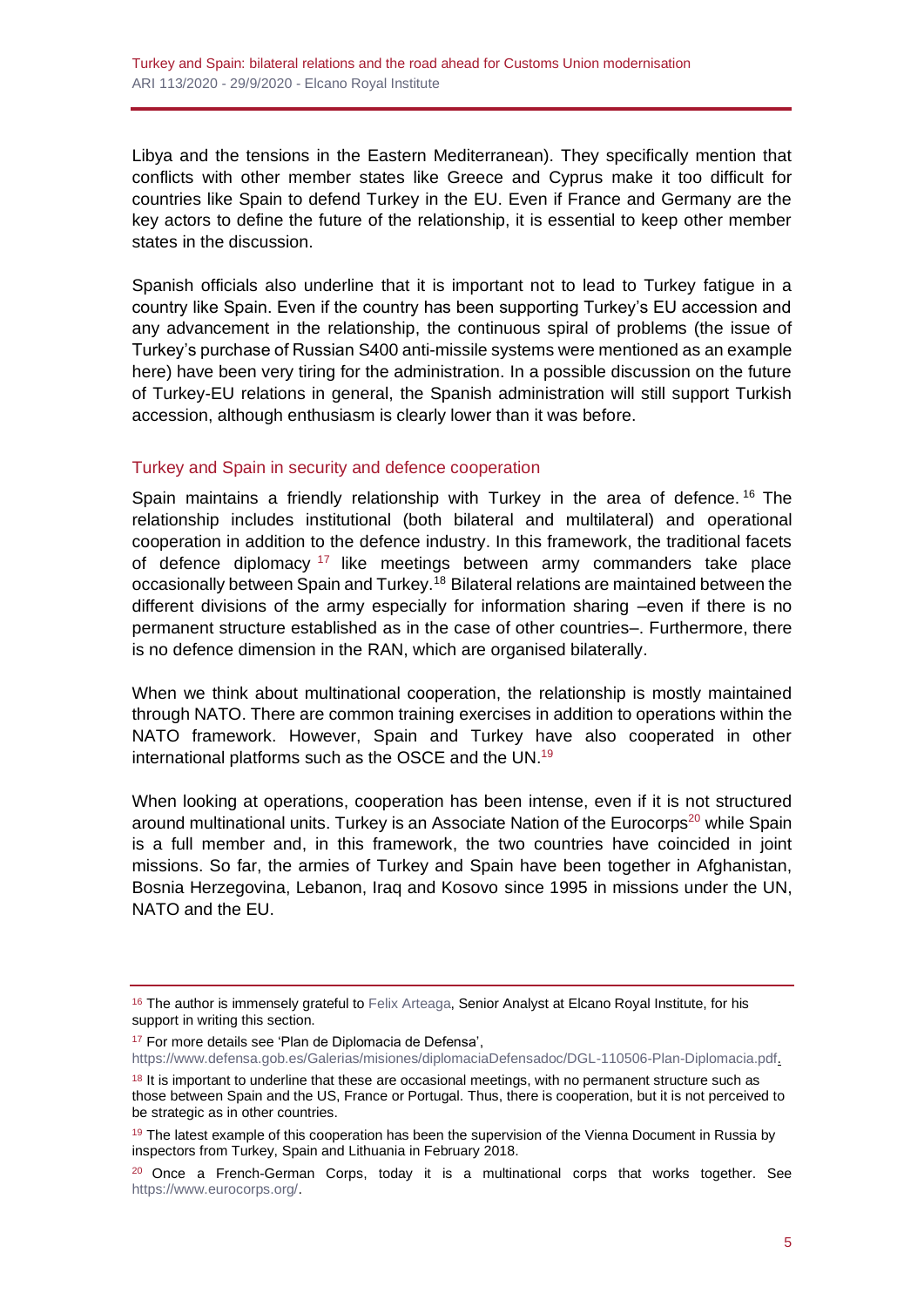The most intense cooperation in the defence area between Turkey and Spain is in NATO's naval groups for surveillance in the Mediterranean and Black Seas. As for operational cooperation, it is important to underline the significance of the presence of Spanish troops in Turkey under NATO's Active Fence operation. <sup>21</sup> The Spanish Cabinet agreed to deploy a Patriot battery to Turkey, operative since January 2015. The move has increased the presence of officials from the Ministry of Defence and also from the Ministry of Foreign Affairs, European Union and Cooperation in Turkey.

When it comes to the defence industry, there is a Protocol of Understanding between the Spanish and Turkish Ministries of Defence about technical cooperation, signed on 27 September 1999, which has been complemented with another agreement on the protection of classified information.<sup>22</sup> Nevertheless, there is room for improvement in defence-industry cooperation.

## The current state of Spanish-Turkish economic relations

When it comes to exports, Spain is Turkey's  $7<sup>th</sup>$  biggest export recipient according to TurkStat. Turkish exports to Spain have been on a rising trend in the past 10 years.<sup>23</sup> This is not only true in terms of absolute value but also for their share of total Turkish exports. On the other hand, Spain is Turkey's 11<sup>th</sup> largest importer. Spanish imports to Turkey have seen a greater fluctuation than exports from Turkey to Spain.

<sup>&</sup>lt;sup>21</sup> For more information on Spanish missions and troops in Turkey see the Ministry of Defence's website at [https://www.defensa.gob.es/misiones/en\\_exterior/actuales/listado/ayudaturquia.html.](https://www.defensa.gob.es/misiones/en_exterior/actuales/listado/ayudaturquia.html)

<sup>22</sup> For more information, see 'Acuerdo sobre Protección de Información Clasificada en la industria de la Defensa entre el Reino de España y el Gobierno de la República de Turquía, hecho en Ankara el 25 de junio de 2014', [https://www.boe.es/diario\\_boe/txt.php?id=BOE-A-2018-3856.](https://www.boe.es/diario_boe/txt.php?id=BOE-A-2018-3856)

 $^{23}$  Germany, the UK, Italy, the UAE, Iraq and the US have a bigger share in Turkey's exports according to 2019 data. Spain comes after.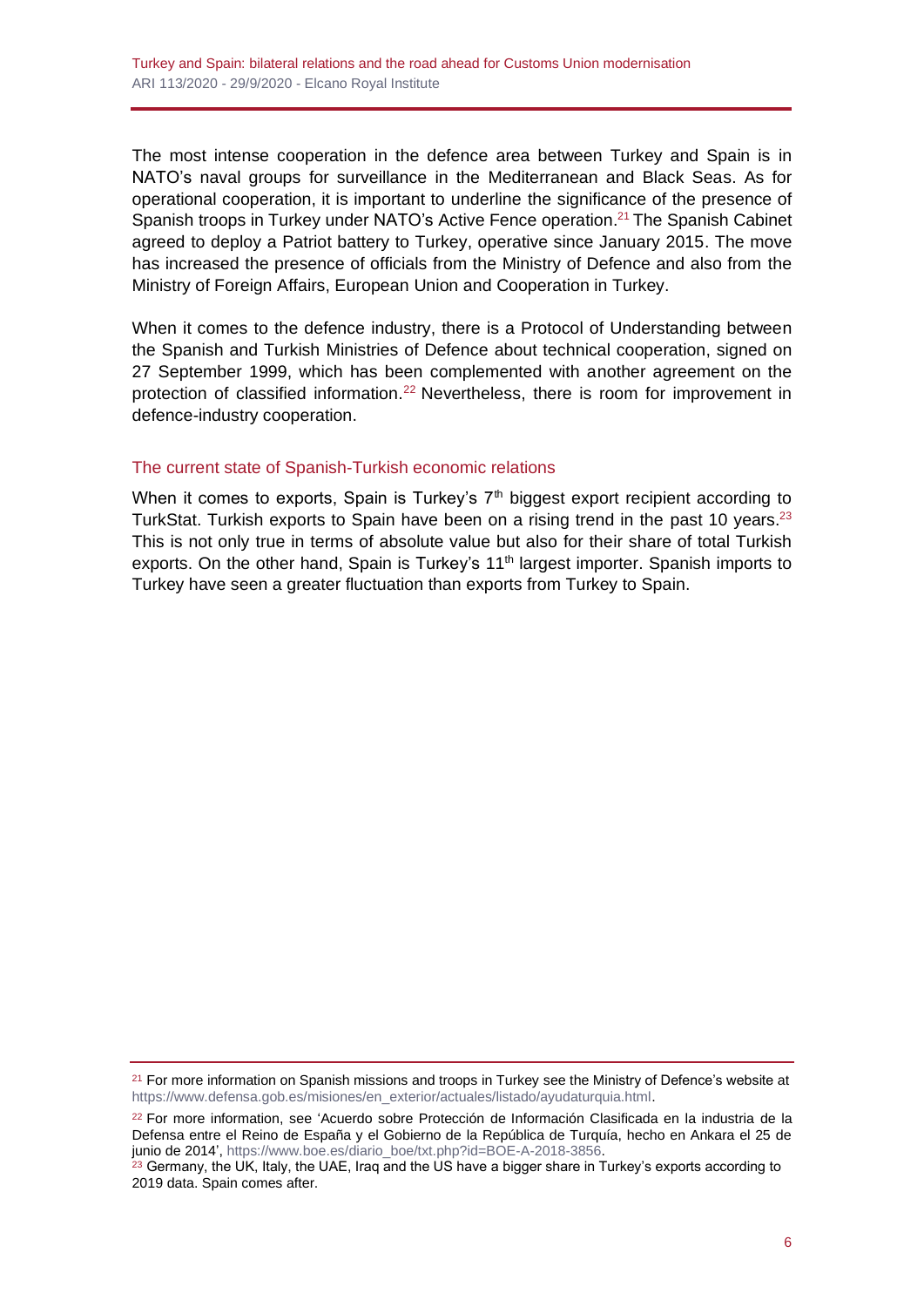| Year | <b>Exports to Spain</b><br>(US\$ '000) | Share in total<br>exports (%) | Imports from<br>Spain (US\$<br>(000) | Share in total<br>imports (%) |
|------|----------------------------------------|-------------------------------|--------------------------------------|-------------------------------|
| 2019 | 7,664,173                              | 4.5                           | 4,226,810                            | 2.1                           |
| 2018 | 7,708,391                              | 4.6                           | 5,492,456                            | 2.5                           |
| 2017 | 6,302,135                              | 4.0                           | 6,372,911                            | 2.7                           |
| 2016 | 4,988,483                              | 3.5                           | 5,679,305                            | 2.9                           |
| 2015 | 4,742,270                              | 3.3                           | 5,588,524                            | 2.7                           |
| 2014 | 4,749,584                              | 3.0                           | 6,075,843                            | 2.5                           |
| 2013 | 4,334,196                              | 2.9                           | 6,417,719                            | 2.6                           |
| 2012 | 3,717,345                              | 2.4                           | 6,023,625                            | 2.5                           |
| 2011 | 3,917,559                              | 2.9                           | 6,196,452                            | 2.6                           |
| 2010 | 3,536,205                              | 3.1                           | 4,840,062                            | 2.6                           |

#### **Figure 1. Exports and imports between Spain and Turkey, 2010-19**

Source: Turkish Statistical Institute (TurkStat).



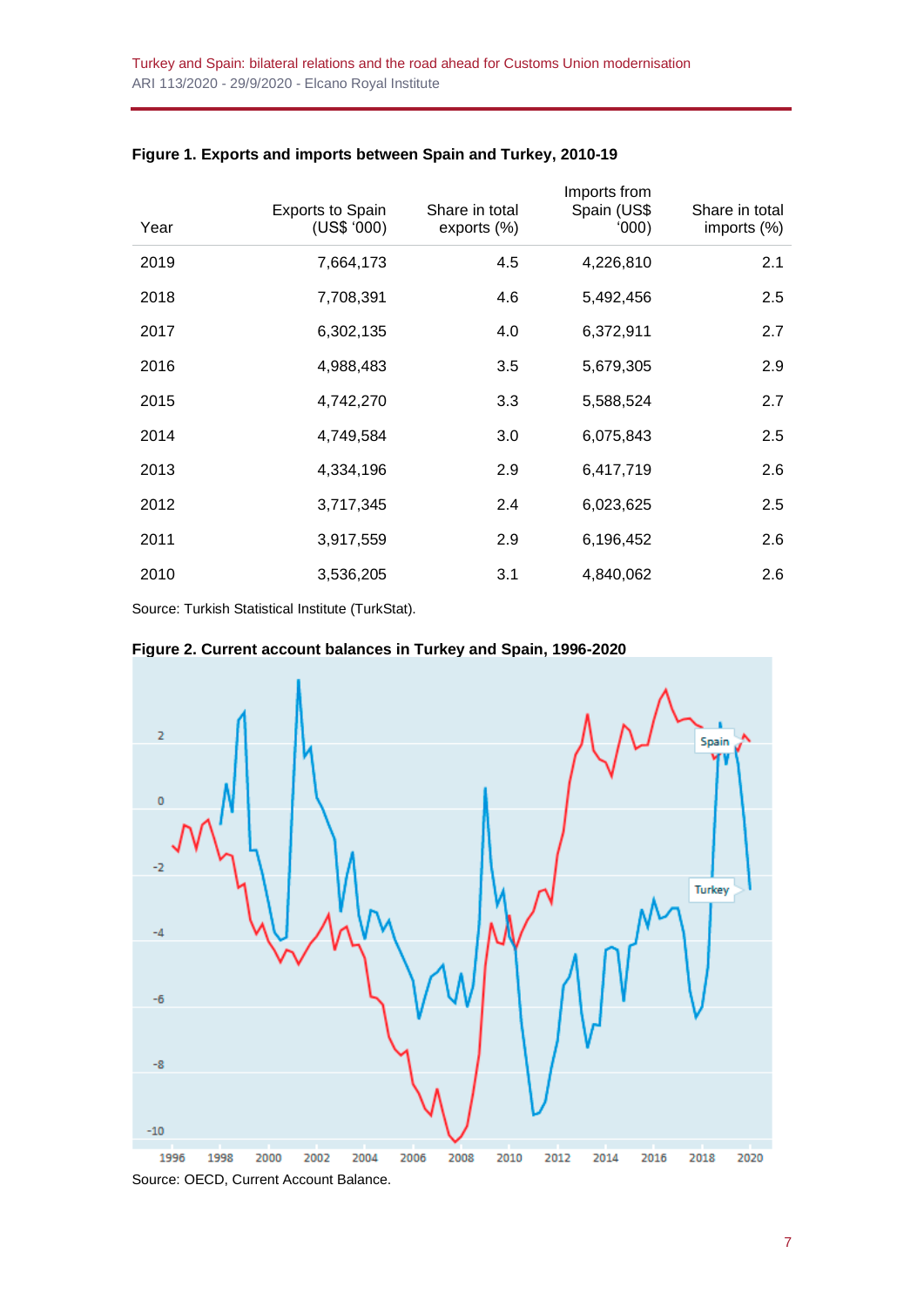Figures 3 and 4 provide a clearer picture of the state of trade between Spain and Turkey as they list the top five products imported and exported between the two countries. Interestingly, the top products both imported and exported between the two countries are vehicles and the automotive industry components. The bottom two products in both tables are also the same: 'iron and steel' and 'boilers, machineries and mechanical appliances'. This shows that cross-border trade between Spain and Turkey –both in exports and imports– is concentrated around a cluster of sectors and responds to very similar needs as to demand and supply in both countries. What is more important here is that the two countries actually have more or less similar comparative advantages.

## **Figure 3. Top five products exported to Spain from Turkey in 2018 (US\$ mn)**

|   |                                                                     | US\$ mn |
|---|---------------------------------------------------------------------|---------|
|   | Vehicles other than railway or tramway rolling-stock, parts thereof | 1,614   |
| 2 | Non-knitted and crocheted goods and articles thereof                | 1,354   |
| 3 | Knitted and crocheted goods and articles thereof                    | 976     |
| 4 | Iron and steel                                                      | 765     |
| 5 | Boilers, machineries and mechanical appliances, parts thereof       | 470     |
|   |                                                                     |         |

Source: Turkish Statistical Institute (TurkStat).

#### **Figure 4. Top five products imported from Spain to Turkey in 2018 (US\$ mn)**

|   |                                                                     | US\$ mn |
|---|---------------------------------------------------------------------|---------|
|   | Vehicles other than railway or tramway rolling-stock, parts thereof | 1,277   |
| 2 | Plastic and articles thereof                                        | 482     |
| 3 | Electrical machinery and equipment, parts thereof                   | 477     |
| 4 | Iron and steel                                                      | 450     |
| 5 | Boilers, machineries and mechanical appliances, parts thereof       | 370     |

Source: Turkish Statistical Institute (TurkStat).

As shown in Figure 5 the largest sector in which Spanish companies operate in Turkey is wholesale and commission trade. Additionally, over 50 Spanish companies in Turkey are in key strategic sectors such as electricity and gas. Also, the largest number of companies is classified under 'others', showing that Spanish companies in Turkey do not tend to be clustered around a few sectors but are rather spread across the economy.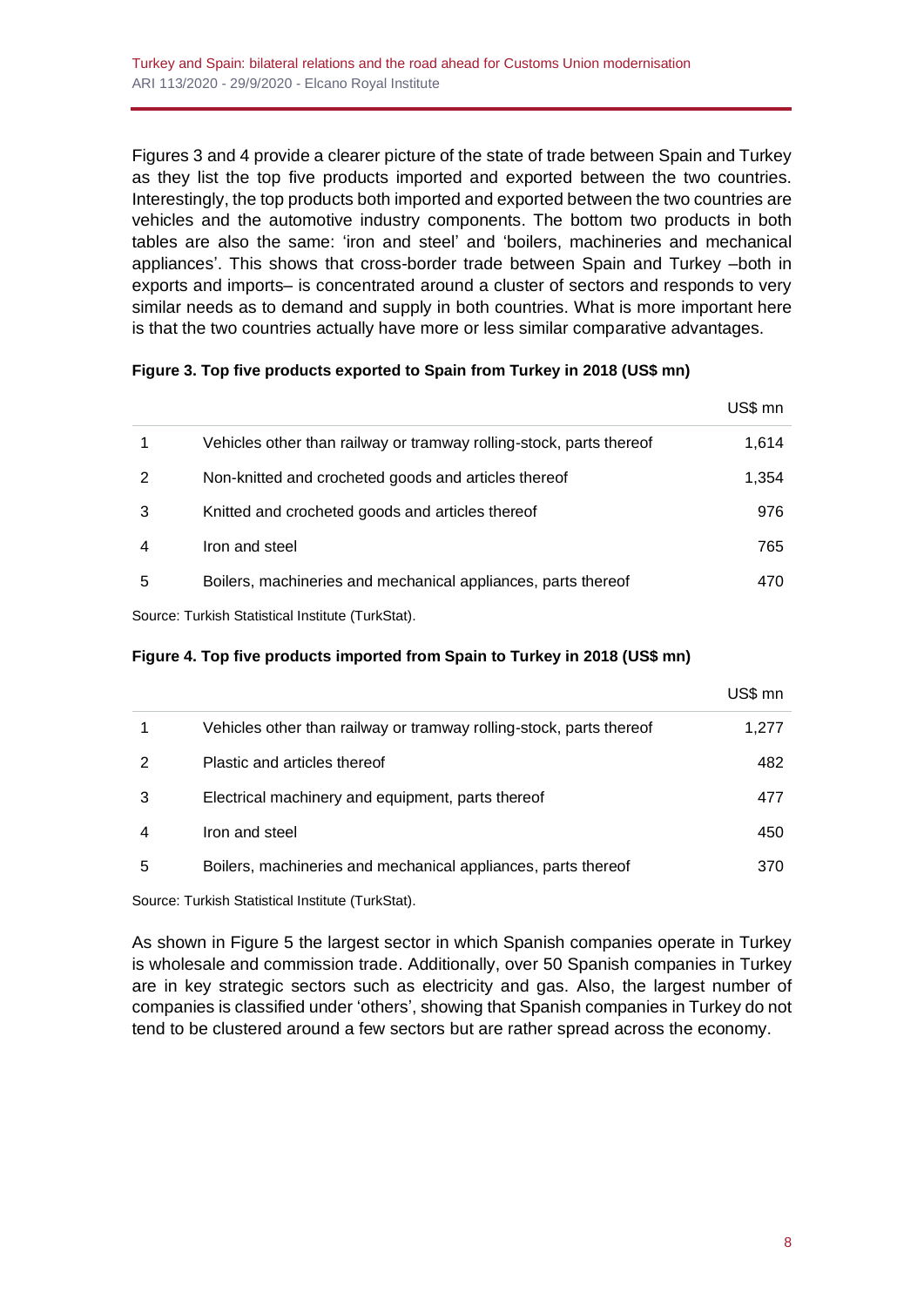#### **Figure 5. Sectoral breakdown of Spanish companies in Turkey**

|                                                                                              | <b>Number</b> |
|----------------------------------------------------------------------------------------------|---------------|
| Wholesale trade and commission trade, except of motor vehicles and motorcycles               | 122           |
| Other business activities                                                                    | 86            |
| Electricity, gas, steam and hot water supply                                                 | 54            |
| Retail trade, except motor vehicles and motorcycles; repair of personal &<br>household goods | 48            |
| Construction                                                                                 | 38            |
| Supporting and auxiliary transport activities; activities of travel agencies                 | 27            |
| Real estate activities                                                                       | 26            |
| Hotels and restaurants                                                                       | 21            |
| <b>Others</b>                                                                                | 284           |
| Total                                                                                        | 705           |

Source: Ministry of Industry and Technology, Government of Turkey, as of the end of June 2019.

When it comes to a sectoral breakdown, one Spanish company, a bank to be exact, is at the front line. Banco Bilbao Vizcaya Argentaria (BBVA) has a 49,85% stake in Türkiye Garanti Bankasi,<sup>24</sup> meaning that a Spanish company has practically half of Turkey's largest bank. The interconnectedness between the two banks led to a Turkish citizen, Onur Genç, being appointed CEO of BBVA.<sup>25</sup> Furthermore, since financial markets are very sensitive to political and governance crises, Spanish stakes in Turkey's domestic stability increase thanks to this specific investment.

When it comes to the energy sector, Enagas, a Spanish company, owns 16% of the company that develops the Trans Adriatic Pipeline (TAP) project. The project consists of the construction of an 878 km long gas pipeline that will link Turkey with Italy, through Greece and Albania, including associated compression stations. It is expected that the TAP pipeline will become operational in 2020.<sup>26</sup> However, since the EU defined very ambitious goals to fight climate change, fossil fuels will not be at the centre of future cooperation when it comes to energy.

When looking at the overall trade figures between Turkey and Spain, Figure 6 clearly shows that the establishment of the CU increased trade activity between the two countries. <sup>27</sup> This, in turn, means that proper implementation of the already existing framework and the modernisation of the CU could strengthen and reinvigorate trade. Thus, Spanish officials have been in favour of starting modernisation talks, which are

<sup>27</sup> DataComex, Ministerio de Industria, Comercio y Turismo, Gobierno de España, [http://datacomex.comercio.es/CabeceraPersonalizada.aspx.](http://datacomex.comercio.es/CabeceraPersonalizada.aspx)

<sup>&</sup>lt;sup>24</sup> For more information see [https://www.bbva.com/en/bbva-raises-stake-garanti-49-85/.](https://www.bbva.com/en/bbva-raises-stake-garanti-49-85/)

<sup>25</sup> More on BBVA's CEO at [https://www.bbva.com/en/onur-genc-will-be-the-next-ceo-of-bbva/.](https://www.bbva.com/en/onur-genc-will-be-the-next-ceo-of-bbva/)

<sup>26</sup> For more information on the Trans Adriatic Pipeline see [https://www.tap-ag.com/.](https://www.tap-ag.com/)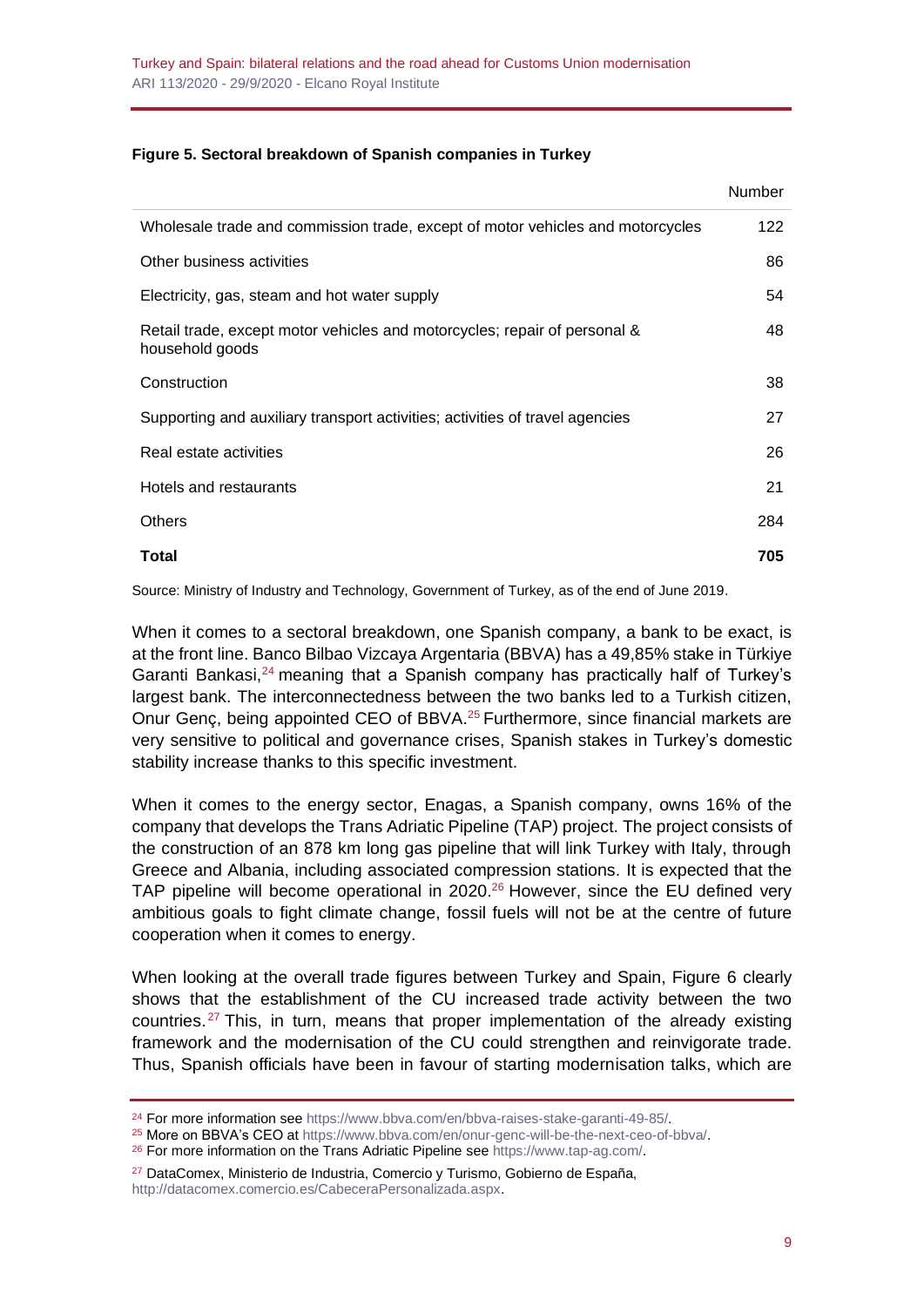expected to be beneficial to the Spanish economy as well. Furthermore, the positive outlook of relations between Turkey and Spain resulted in economic incentives for Spanish firms that would like to invest in Turkey.



**Figure 6. Exports and imports from Spain to Turkey, 1995-2018**

As to the bilateral agreements between the two countries, the Agreement between the Republic of Turkey and the Kingdom of Spain on the Reciprocal Promotion and Protection of Investments was signed at Ankara in 1995. The agreement entered into force three years later, in 1998. It was signed for the purpose of creating 'favourable' conditions for investments in both states and to intensify the cooperation between enterprises in both states with a view to stimulating the productive use of resources.

In 2002 the two countries signed in Madrid an Agreement for the Avoidance of Double Taxation and the Prevention of Fiscal Evasion with Respect to Taxes on Income. It entered into force on 19 January 2004 and applied to persons resident of one or both countries and aimed to avoid income tax evasion.

| Free Trade Agreements                                                   |  |
|-------------------------------------------------------------------------|--|
| Bilateral Agreements for the Promotion and<br>Protection of Investments |  |
| <b>Double Taxation Prevention Treaties</b>                              |  |
| <b>Social Security Agreements</b>                                       |  |
|                                                                         |  |

Source: the author.

Tourism, on the other hand, is one of the most important industries in both countries. As shown in Figure 8, the number of Spanish tourists in Turkey gradually decreased between 2014 and 2015. In the following year, there was a drastic change as the number

Source: Comex, Ministry of Industry, Trade and Tourism, Government of Spain.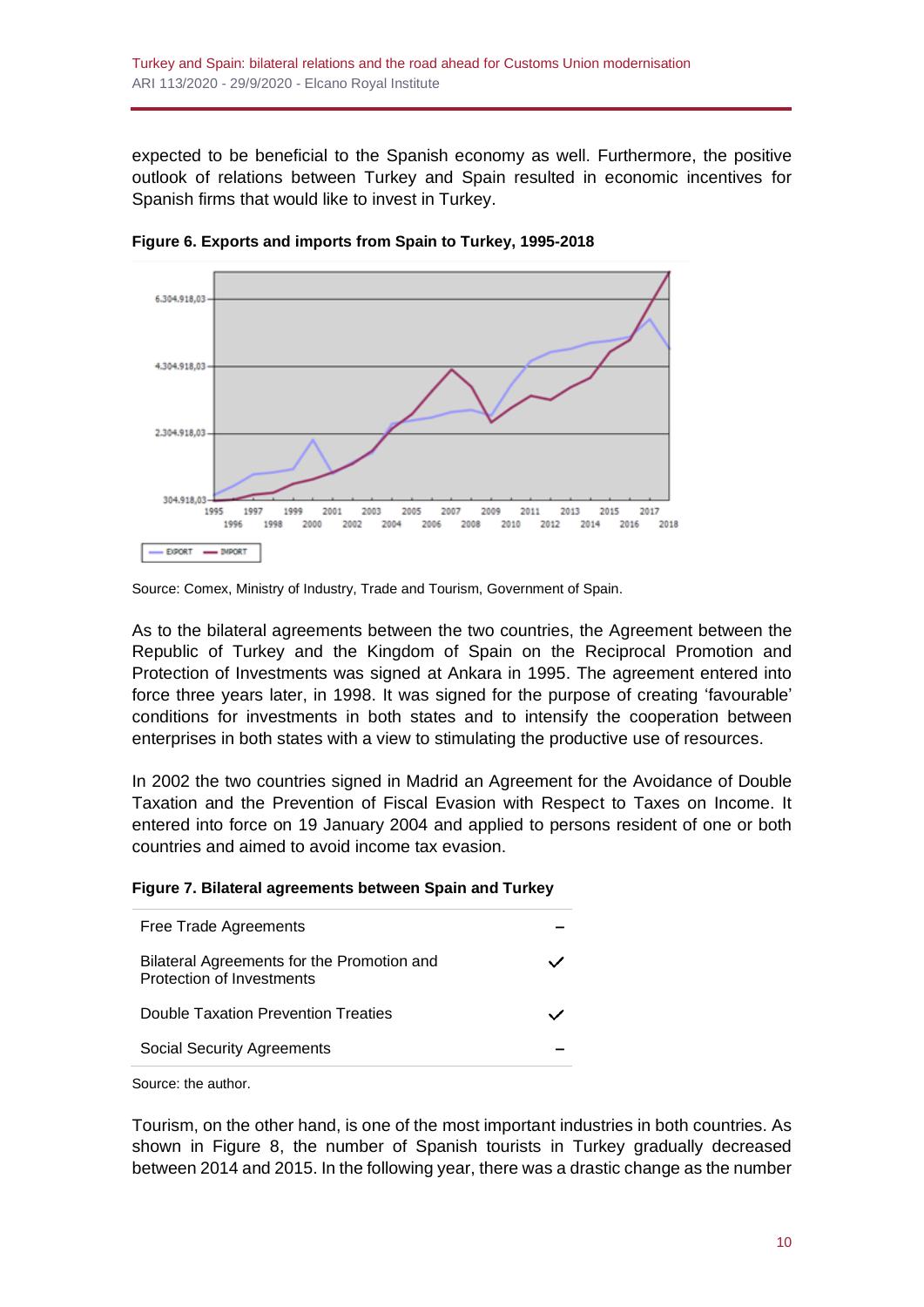of tourists fell by half. The country's political instability contributed to this decline. In 2016, following the failed coup attempt in Turkey, the number of Spanish tourists decreased significantly, although from 2017 the number started growing again.

#### **Figure 8. Tourists in Spain and Turkey, 2014-18**

| Number of Tourists   | 2014    | 2015    | 2016    | 2017    | 2018    |
|----------------------|---------|---------|---------|---------|---------|
| From Spain to Turkey | 256 887 | 219 993 | 102 109 | 104 680 | 173 294 |
| From Turkey to Spain | 32 477  | 74 867  | 110 873 | 79 384  | 27 379  |

Source: Turkish Statistical Institute (TurkStat).

The number of tourists travelling from Turkey to Spain increased by half from 2014 and 2015 and continued growing after that for a further year. When it comes to Turkish tourists, however, the lira's sharp depreciation affected their prospects in international tourism. Furthermore, the COVID-19 pandemic negatively affected tourism in 2020 everywhere, even if related data is not yet available.

All in all, looking at the data, Spain and Turkey have been intensifying their economic relations through the years and there is still room for improvement.

## Spanish attitudes towards the modernisation of the CU

In 1995 the Association Council (established following the Ankara Agreement) implemented a CU between the EU and Turkey. In 1996 a free trade area was created. This allowed Turkey's imports and exports to grow. Additionally, it helped Turkey's transition from an agricultural to an industrial-led economy as, historically, the most important sector in Turkey had been agriculture. Today, agriculture, fisheries and forestry account for only 6.1% of its GDP (2017) and employ 19.4% of its population.

Given the changes in today's trade composition, the rising importance of other sectors and existing trade agreements with third countries, the CU with Turkey lacks the equipment and expertise necessary to keep up.<sup>28</sup> Regardless of accession negotiations being stalled, the CU with Turkey presents an opportunity to continue cooperating in the economic area. As stated in a Chatham House report,<sup>29</sup> 'the Turkish government and the European Commission recognize the need to modernize the CU, and they have considered two options to achieve this purpose':

• Replacing the CU for industrial goods with a new Deep and Comprehensive Free Trade Area (DCFTA). This would replace the CU with full liberalisation of trade in industrial goods and preferential access in non-goods areas.

<sup>&</sup>lt;sup>28</sup> European Commission (2016), 'Commission proposes to modernize the Customs Union with Turkey', European Commission, [http://trade.ec.europa.eu/doclib/press/index.cfm?id=1609.](http://trade.ec.europa.eu/doclib/press/index.cfm?id=1609)

 $29$  F. Hakura (2018), 'EU-Turkey Customs Union: prospects for modernisation and lessons for Brexit', Chatham House, nr 6, [https://www.chathamhouse.org/sites/default/files/publications/research/2018-12-12](https://www.chathamhouse.org/sites/default/files/publications/research/2018-12-12-eu-turkey-customs-union-hakura.pdf) [eu-turkey-customs-union-hakura.pdf.](https://www.chathamhouse.org/sites/default/files/publications/research/2018-12-12-eu-turkey-customs-union-hakura.pdf)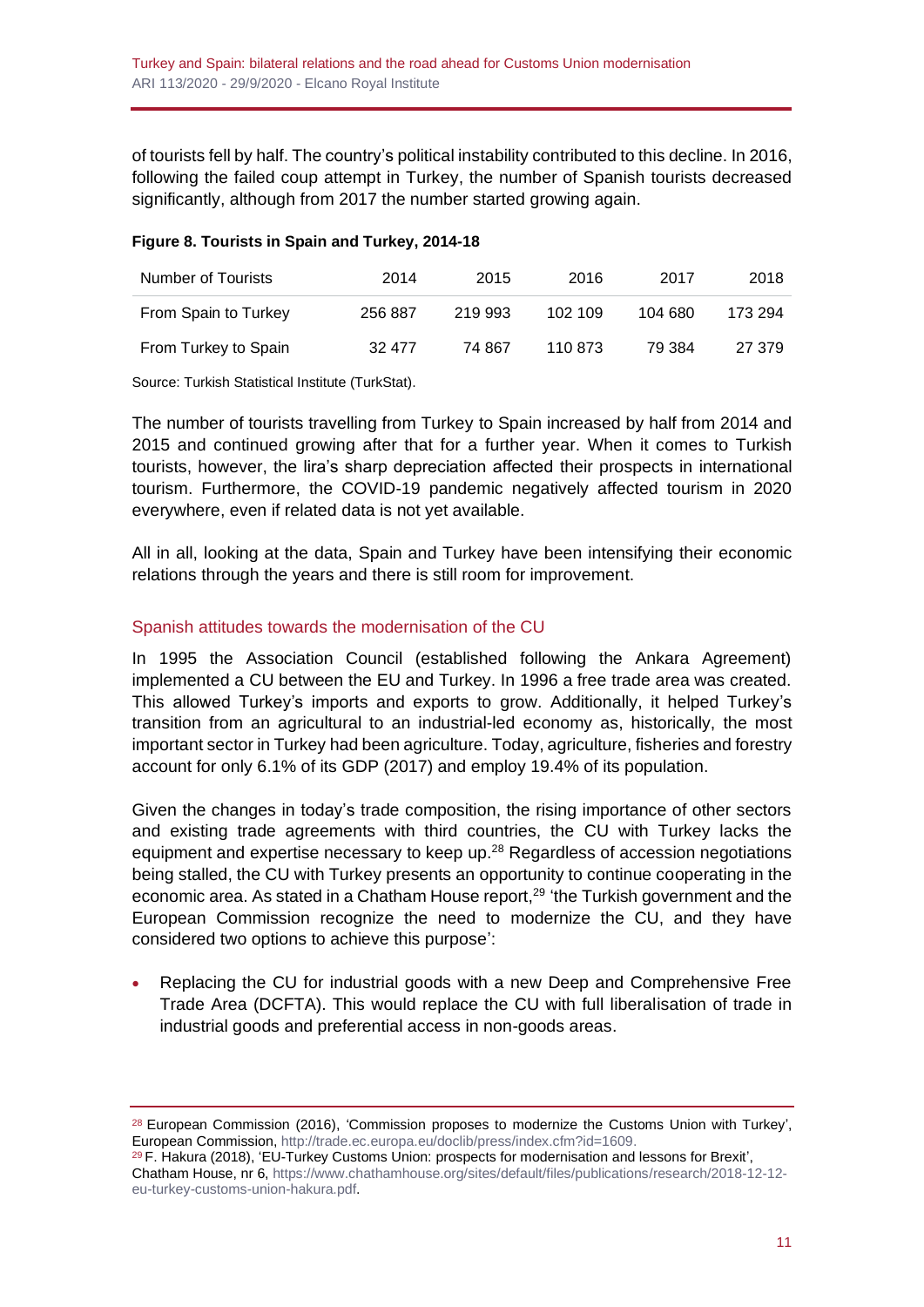• Modernising and improving the current CU, extending it to cover services, right of establishment, public procurement and agriculture.

On 12 May 2015, the then EU Trade Commissioner Cecilia Malmström and Turkish Economy Minister Nihat Zeybekçi committed themselves to the second approach, focusing on upgrading the current CU.

So far, the Council has refrained from giving a mandate to start negotiations. Meanwhile, trade irritants have accumulated. In addition, there are issues related to fulfilling the requirements of the already existing CU agreement. The worsening of relations between Turkey and the EU have created mutual grievances. Spain thinks modernisation of the CU with Turkey will be a positive step forward and the Spanish political elite has been in favour of this for various reasons: (a) they support further integration with Turkey in any dimension; (b) they have the desire to increase the volume and intensity of trade relations between the two countries; (c) Spanish officials underline that an agreement that dates back to 1995 is too outdated for the world we are living in today and even think it harms both Turkey and the EU, while the core rationale is that an outdated deal leads to both malfunctioning and irritants in trade; and (d) Spanish officials consider that further engagement is beneficial to Turkish citizens and business people and helps the EU to be an indispensable anchor for them.

Very much related to this, officials from the Ministry of Foreign Affairs, the European Union and Cooperation have said that they have been against the cuts in IPA funds as a sanction to Turkey. They consider them a vital instrument and think that any resources that support Turkish civil society and contribute to its well-being should be continued.

However, Spanish officials underline that before moving forward with the process of modernising the CU, there should be a period of full implementation of the existing framework. They claim that in bilateral meetings between Turkey and the EU these points have been discussed (such as trade barriers and other irritants for businesses) and that the technical details of these barriers should be studied before moving forward. They believe that studying them could also help understanding the areas that require a special focus in the future agreement.

What can be improved in order to make a stronger CU between the EU and Turkey according to Spanish officials? On a bilateral level, the facilitation of the resolution of disputes through technical contacts, including high-level contacts, and addressing the elimination of barriers that affect Spanish companies, in particular regarding tenders or technical barriers, would be an important step further. Additionally, giving institutional support to large-scale projects involving Spanish companies would also benefit Spanish investors. Since Turkey is trying to move towards a renewable energy regime, the promotion of Spanish financial instruments that support the internationalisation of Spanish companies (FIEM, COFIDES and CESCE) would also benefit both parties. In the pharmaceutical sector Spain could support market studies and research in Turkey.<sup>30</sup>

<sup>30</sup> Secretaría del Estado de Comercio (2019), 'Países con Actuación Sectorial Estratégica (PASE): Turquía', ICEX España Exportación e Inversiones, Ministerio de Industria, Comercio y Turismo, (cont.)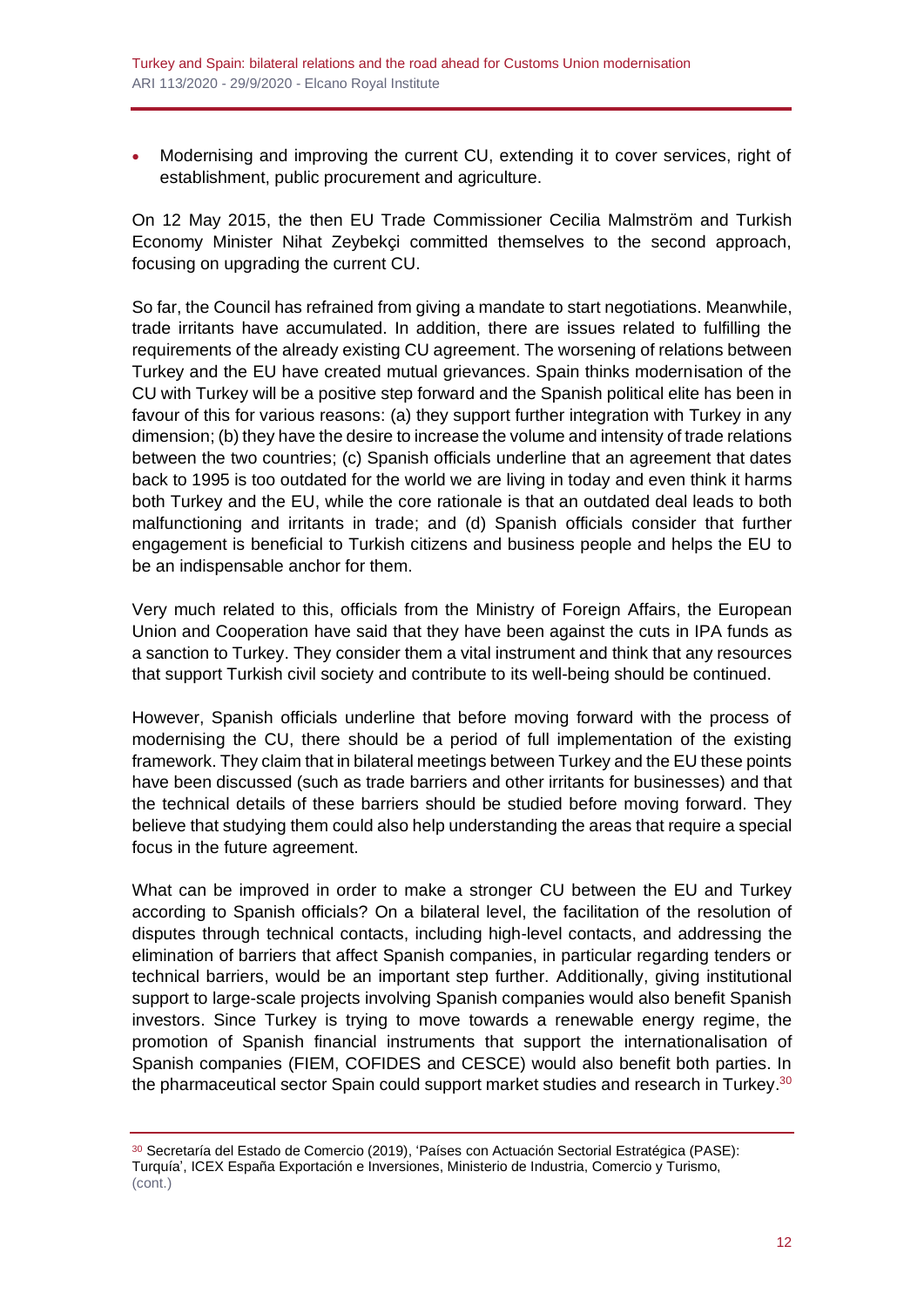If we think about improvements in the CU agreement that the Spanish government would not necessarily support, we should underline that the agricultural sector has been out of the content of the existing agreement with Turkey. While its materialisation is highly unlikely, Turkey wants agriculture to be included in the CU when (and if) it is modernised, along with the services sector. This would imply huge competition for Spain and, from a rational point of view, the country would not necessarily want that.

Another point that would not necessarily gain the Spanish government's support is Turkey's involvement in the EU's agreements with third countries. Thinking about the organic links between Spain and Latin America, the country would not necessarily support Turkey's involvement in these deals. The example of Mexico is a case in point. Turkey is a competitor for low- and middle-added value industrial products from Mexico. So we should expect some resistance when it comes to Turkey's petition to sit on the table in EU's trade deals with third countries.

# **Conclusions**

Turkey and Spain share similarities in both history and their recent past. This situation brings the two countries together and motivates them to invest in the relationship. Since there is no deeply rooted problem or public opinion to please, Spain is freer to act when it comes to the Turkish dossier. In comparison with other big member states in the Union, such as Germany or France, its political actors and decision makers have fewer electoral concerns in this respect. Thus, Spain is in a privileged position to become an interlocutor with Turkey. Furthermore, it currently has various key actors in the EU that might play a positive role when it comes to Turkish-EU relations.

Both countries share multinational organisations –such as NATO, the WTO, the UN and the OSCE– as platforms in which to relate. However, they have been intensifying their bilateral relationship as well. Spain's two main parties, the PSOE and PP, share a consensus in their support for Turkey's accession to the EU, which Spain has been supporting for decades regardless of who is governing. In January 2020 Spain had its first coalition government since its transition to democracy. *Unidas Podemos*, the extreme left-wing alliance, is a partner of the aforementioned coalition. This alliance had a critical position when it comes to Turkish-EU relations; however, to date, this has not been brought to the government's agenda. In addition, a new extreme right-wing party, VOX, entered the Spanish parliament. All these changes should be watched to see if Spain's position towards Turkey changes in the future.

In addition to that, as one of the most affected countries by COVID-19, Spain is and will be mostly focused on the pandemic's political, economic and social consequences, in addition to its most visible effects on public health. This is why the country will spend its energy mostly on domestic affairs.

All in all, Spain supports both Turkey's accession to the EU and the modernisation of the CU agreement for now. Since the country is looking forward to intensifying its trade

[https://www.icex.es/icex/es/navegacion-principal/todos-nuestros-servicios/informacion-de](https://www.icex.es/icex/es/navegacion-principal/todos-nuestros-servicios/informacion-de-mercados/paises/navegacion-principal/el-mercado/estudios-informes/DOC2019823288.html?idPais=TR)[mercados/paises/navegacion-principal/el-mercado/estudios-informes/DOC2019823288.html?idPais=TR.](https://www.icex.es/icex/es/navegacion-principal/todos-nuestros-servicios/informacion-de-mercados/paises/navegacion-principal/el-mercado/estudios-informes/DOC2019823288.html?idPais=TR)